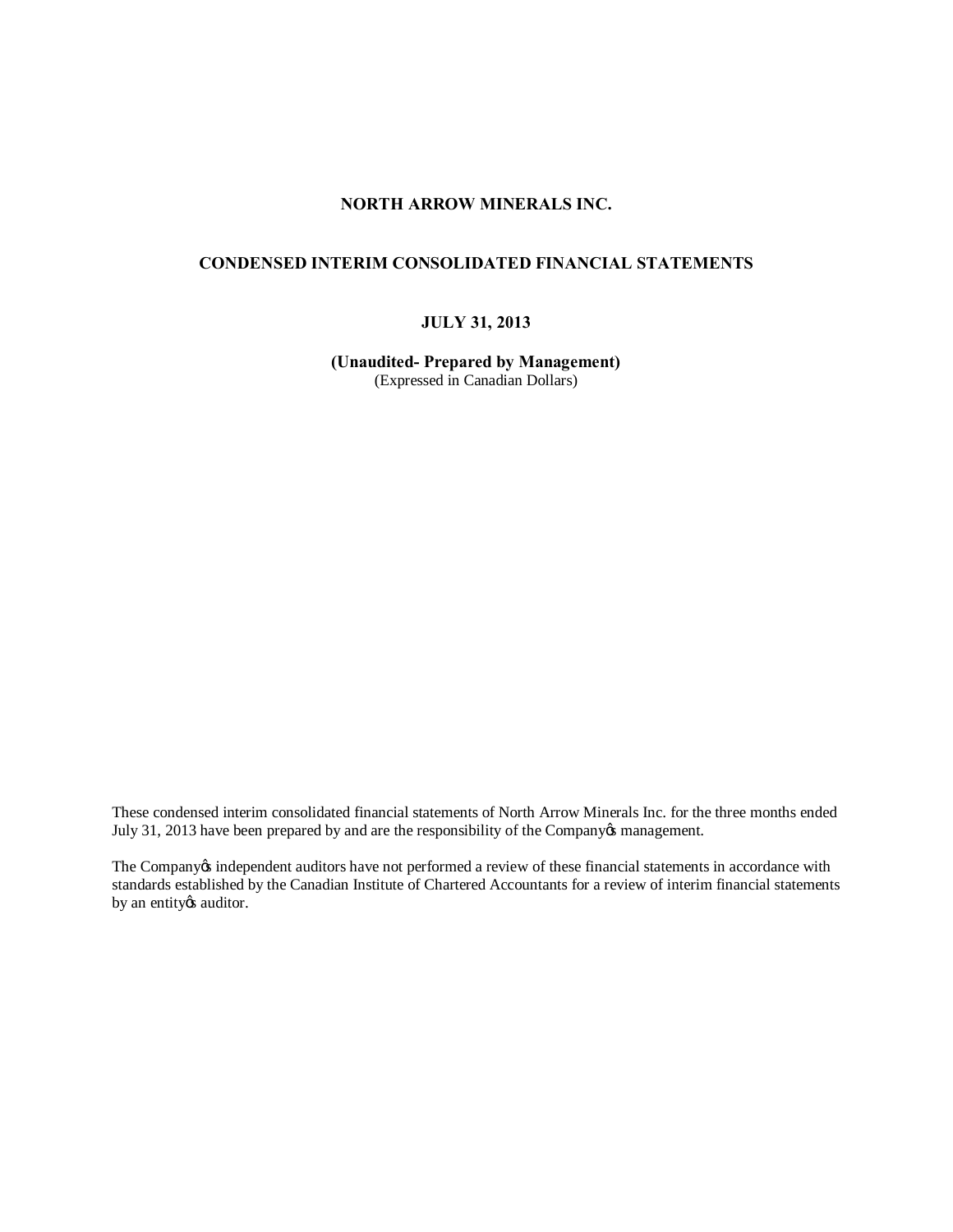## **NORTH ARROW MINERALS INC.** CONDENSED INTERIM CONSOLIDATED STATEMENTS OF FINANCIAL POSITION (Unaudited- Prepared by Management) (Expressed in Canadian Dollars)

|                                                                |              | July 31,<br>2013        |               |                       |  |
|----------------------------------------------------------------|--------------|-------------------------|---------------|-----------------------|--|
| <b>ASSETS</b>                                                  |              |                         |               |                       |  |
| <b>Current</b>                                                 |              |                         |               |                       |  |
| Cash                                                           | \$           | 1,608,857               | \$            | 2,893,755             |  |
| Receivables (Note 4)<br>Marketable securities                  |              | 93,662<br>750           |               | 24,936<br>1,050       |  |
|                                                                |              | 1,703,269               |               | 2,919,741             |  |
|                                                                |              |                         |               |                       |  |
|                                                                |              |                         |               |                       |  |
| Equipment (Note 6)                                             |              |                         |               | 692                   |  |
|                                                                |              |                         |               |                       |  |
| <b>Exploration and evaluation assets (Note 7)</b>              |              | 2,571,868               |               | 1,068,688             |  |
|                                                                | \$           | 4,275,137               | \$            | 3,989,121             |  |
|                                                                |              |                         |               |                       |  |
| <b>LIABILITIES</b>                                             |              |                         |               |                       |  |
| <b>Current</b>                                                 |              |                         |               |                       |  |
| Accounts payable and accrued liabilities                       | $\mathbb{S}$ | 389,913                 | $\mathcal{S}$ | 218,548               |  |
| Due to related parties                                         |              | 30,057                  |               | 116,262               |  |
|                                                                |              | 419,970                 |               | 334,810               |  |
|                                                                |              |                         |               |                       |  |
| <b>SHAREHOLDERS EQUITY</b>                                     |              |                         |               |                       |  |
| Capital stock (Note 9)<br>Share-based payment reserve (Note 9) |              | 14,863,029<br>1,474,701 |               | 14,863,029<br>938,235 |  |
| Investment revaluation reserve                                 |              | (14, 738)               |               | (14, 438)             |  |
| Deficit                                                        |              | (12, 467, 825)          |               | (12, 132, 515)        |  |
|                                                                |              |                         |               |                       |  |
|                                                                |              | 3,855,167               |               | 3,654,311             |  |
|                                                                | \$           |                         | \$            |                       |  |
|                                                                |              | 4,275,137               |               | 3,989,121             |  |

**Nature and continuance of operations** (Note1) **Subsequent events** (Note 14)

# **Approved and authorized on behalf of the Board on September 26, 2013:**

*"D. Grenville Thomas"* Director *"Blair Murdoch"* Director

The accompanying notes are an integral part of these consolidated financial statements.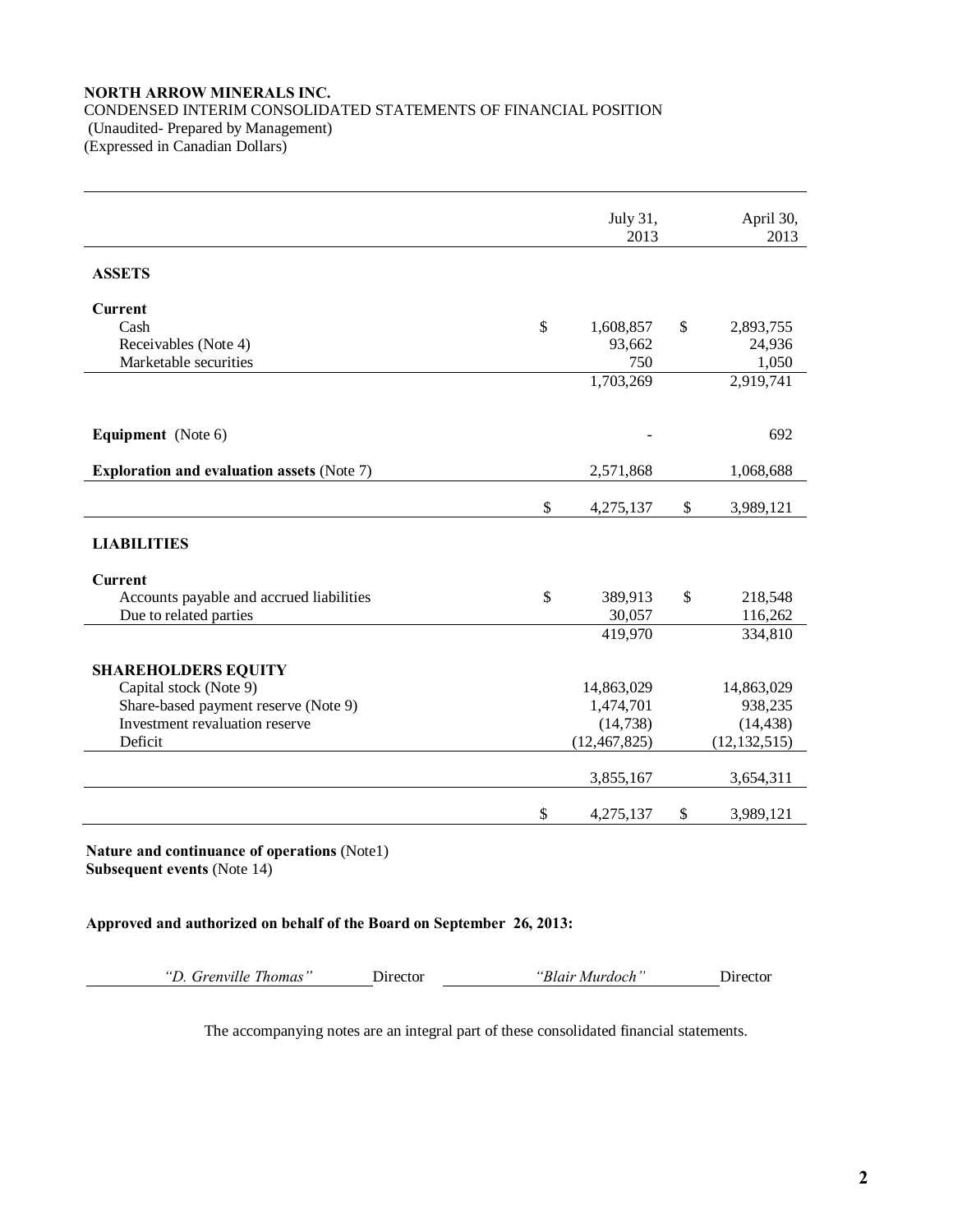# **NORTH ARROW MINERALS INC.** CONDENSED INTERIM CONSOLIDATED STATEMENTS OF LOSS AND COMPREHENSIVE LOSS For the Three Months Ended July 31, (Unaudited- Prepared by Management)

(Expressed in Canadian Dollars)

|                                                        | 2013             | 2012             |
|--------------------------------------------------------|------------------|------------------|
| <b>EXPENSES</b>                                        |                  |                  |
|                                                        | $\mathbb{S}$     |                  |
| Advertising, promotion and travel                      | 8,692            | \$<br>683        |
| Consulting                                             | 24,695           | 17,325           |
| Depreciation                                           | 692              | 149              |
| Office, miscellaneous and rent                         | 21,638           | 13,093           |
| Professional fees                                      | 7,932            | 1,846            |
| Property investigation costs                           | 12,867           | 1,546            |
| Regulatory and filing fees                             | 9,587            | 687              |
| Salaries and benefits                                  | 34,390           | 18,306           |
| Share-based compensation (Note 9)                      | 222,141          | 12,463           |
|                                                        |                  |                  |
|                                                        | (342, 634)       | (66,098)         |
|                                                        |                  |                  |
| Interest income                                        | 7,324            | 301              |
| Interest on convertible note (Note 8)                  |                  | (17, 643)        |
| Accretion on convertible note (Note 8)                 |                  | (18, 462)        |
|                                                        |                  |                  |
|                                                        | 7,324            | (35, 804)        |
|                                                        |                  |                  |
| Net loss for the period                                | (335,310)        | (101, 902)       |
| Unrealized loss on available-for-sale financial assets | (300)            |                  |
|                                                        |                  |                  |
| Comprehensive loss for the period                      | \$<br>(335, 610) | \$<br>(101, 902) |
|                                                        | \$<br>(0.01)     | \$<br>(0.02)     |
| Basic and diluted loss per share                       |                  |                  |
| Weighted average number of common shares               | 28,439,741       | 5,275,831        |

The accompanying notes are an integral part of these consolidated financial statements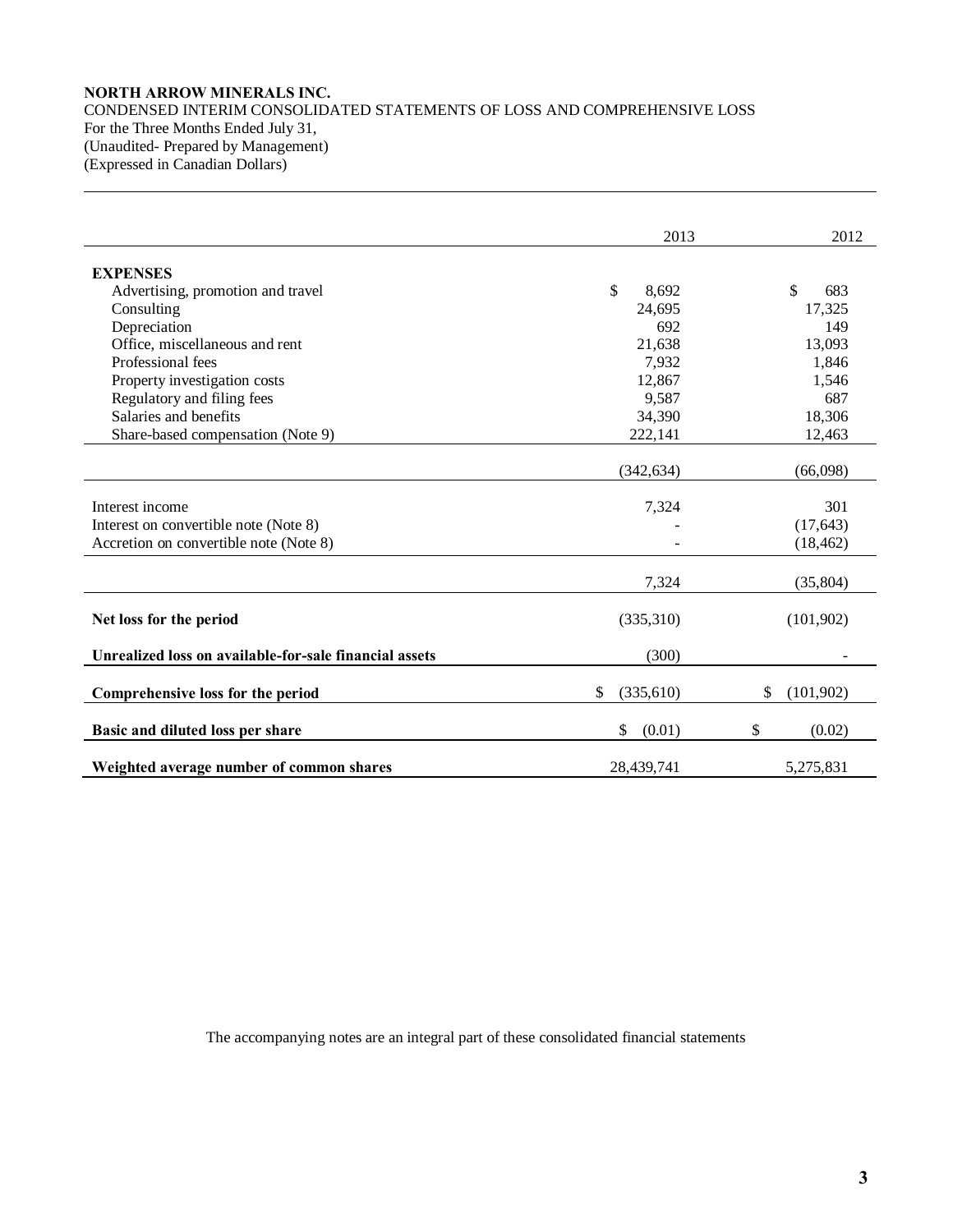# **NORTH ARROW MINERALS INC.** CONDENSED INTERIM CONSOLIDATED STATEMENTS OF CASH FLOWS For the Three Months Ended July 31, (Unaudited- Prepared by Management) (Expressed in Canadian Dollars)

|                                                        | 2013            | 2012            |
|--------------------------------------------------------|-----------------|-----------------|
|                                                        |                 |                 |
| <b>CASH FLOWS FROM OPERATING ACTIVITIES</b>            |                 |                 |
| Net loss for the period                                | \$<br>(335,310) | \$<br>(101,902) |
| Items not involving cash:                              |                 |                 |
| Depreciation                                           | 692             | 149             |
| Share-based compensation                               | 222,141         | 12,463          |
| Interest on convertible note                           |                 | 17,643          |
| Accretion on convertible note                          |                 | 18,462          |
|                                                        |                 |                 |
| Changes in non-cash working capital items:             |                 |                 |
| Change in receivables                                  | (58, 129)       | 15,555          |
| Change in accounts payable and accrued liabilities     | (11,656)        | 19,415          |
| Change in due to related parties                       | (86,205)        | 19,793          |
|                                                        |                 |                 |
|                                                        | (268, 467)      | 1,578           |
|                                                        |                 |                 |
| <b>CASH FLOWS FROM INVESTING ACTIVITIES</b>            |                 |                 |
| Expenditures on exploration and evaluation assets, net | (1,016,431)     | (11,227)        |
|                                                        |                 |                 |
|                                                        |                 |                 |
| Change in cash                                         | (1,284,898)     | (9,649)         |
|                                                        |                 |                 |
| Cash, beginning                                        | 2,893,755       | 47,318          |
| Cash, end of period                                    | \$<br>1,608,857 | \$<br>37,669    |
|                                                        |                 |                 |
| Cash paid during the period for interest               | \$              | \$              |
|                                                        |                 |                 |
| Cash paid during the period for income taxes           | \$              | \$              |

**Supplemental disclosure with respect to cash flows (Note 11)**

The accompanying notes are an integral part of these consolidated financial statements.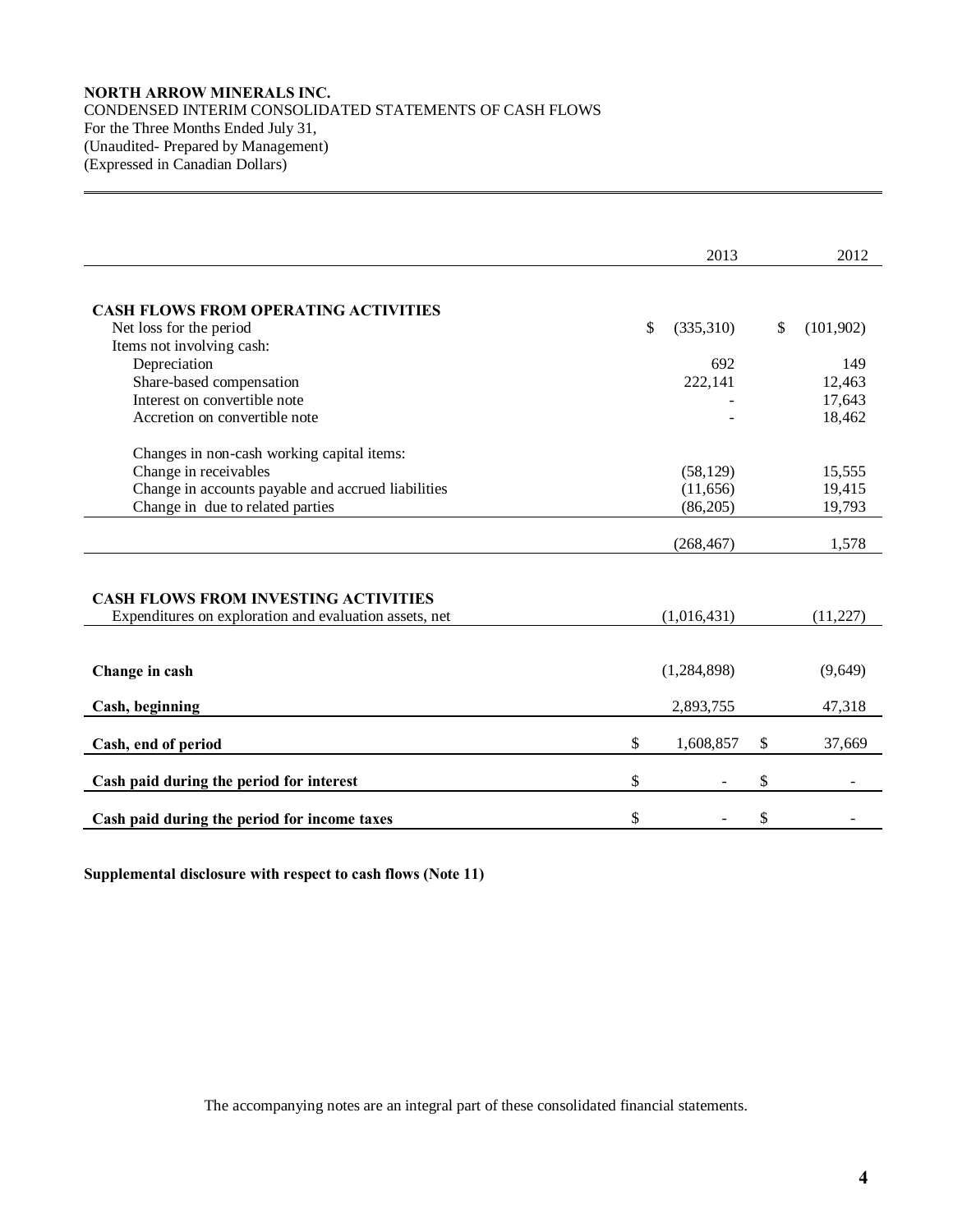# **NORTH ARROW MINERALS INC.** CONDENSED INTERIM CONSOLIDATED STATEMENTS OF CHANGES IN EQUITY

# (Unaudited- Prepared by Management)

(Expressed in Canadian Dollars)

|                                                             | Number of     |                              | Share-based<br>payment   | Investment<br>revaluation | Equity<br>component of<br>convertible |                  |             |
|-------------------------------------------------------------|---------------|------------------------------|--------------------------|---------------------------|---------------------------------------|------------------|-------------|
|                                                             | <b>Shares</b> | Capital Stock                | reserve                  | reserve                   | note                                  | Deficit          | Total       |
| Balance, April 30, 2012                                     | 5,275,831     | \$10,965,436                 | 912,746<br>\$            | \$(10,988)                | \$137,996                             | \$(12, 238, 565) | (233,375)   |
| Share-based compensation                                    |               | $\overline{\phantom{a}}$     | 12,463                   |                           | $\overline{\phantom{a}}$              |                  | 12,463      |
| Net loss                                                    |               | $\qquad \qquad \blacksquare$ |                          |                           |                                       | (101,902)        | (101, 902)  |
| Balance, July 31, 2012                                      | 5,275,831     | \$10,965,436                 | \$925,209                | \$(10,988)                | \$137,996                             | \$(12,340,467)   | \$(322,814) |
|                                                             |               |                              |                          |                           |                                       |                  |             |
|                                                             |               |                              |                          |                           |                                       |                  |             |
| Balance, April 30, 2013                                     | 28,439,741    | \$14,863,029                 | 938,235<br>\$            | S<br>(14, 438)            | \$<br>$\blacksquare$                  | \$(12, 132, 515) | \$3,654,311 |
| Share-based compensation                                    |               | $\overline{\phantom{0}}$     | 222,141                  |                           | $\overline{\phantom{a}}$              |                  | 222,141     |
| Net loss                                                    |               | $\overline{\phantom{a}}$     | $\overline{\phantom{a}}$ |                           | $\overline{\phantom{a}}$              | (335,310)        | (335,310)   |
| Investment loss                                             |               | $\overline{\phantom{a}}$     |                          | (300)                     | $\overline{\phantom{0}}$              |                  | (300)       |
| Warrants issued for<br>exploration and evaluation<br>assets |               | $\overline{\phantom{a}}$     | 314,325                  |                           |                                       |                  | 314,325     |
| <b>Balance, July 31, 2013</b>                               | 28,439,741    | \$14,863,029                 | \$1,474,701              | (14, 738)<br>\$           | \$<br>$\overline{\phantom{a}}$        | \$(12,467,825)   | \$3,855,167 |

The accompanying notes are an integral part of these consolidated financial statements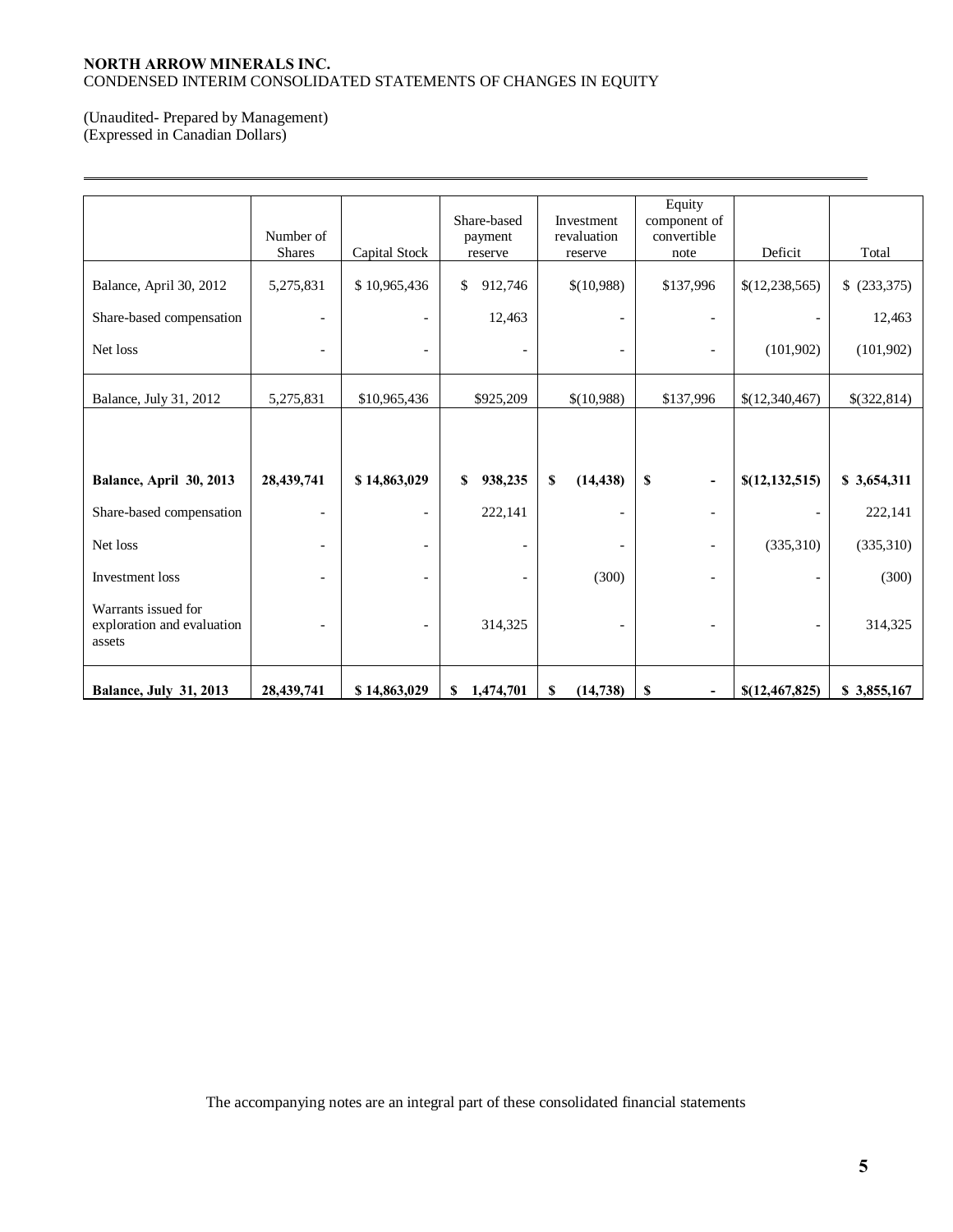# **1. NATURE AND CONTINUANCE OF OPERATIONS**

North Arrow Minerals Inc. (the  $\tilde{o}$ Companyo) is incorporated federally under the laws of the Canada Business Corporations Act ( $\tilde{O}$ CBCA $\ddot{o}$ ).

The consolidated financial statements of the Company are presented in Canadian dollars, which is the functional currency of the Company.The Company trades on the TSX Venture Exchange (TSXV 6 NAR) and its registered office address is Ste. #860-625 Howe Street, Vancouver, BC, Canada V6C 2T6.

The Company is principal business activity is the acquisition and exploration of exploration and evaluation assets. To date, the Company has not generated significant revenues from operations and is considered to be in the exploration stage.

The Company is in the process of acquiring and exploring its exploration and evaluation assets and has not yet determined whether these properties contain reserves that are economically recoverable. These financial statements have been prepared on the assumption that the Company will continue in operation for the foreseeable future and will be able to realize assets and discharge liabilities in the normal course of operations. At July 31, 2013, the Company has a deficit of \$12,467,825, no current source of revenue and will require additional funding to meet its planned activities for the upcoming fiscal year. The Company's continuation as a going concern is dependent on the successful results from its mineral property exploration activities and its ability to raise equity capital or borrowings sufficient to meet current and future obligations. There can be no assurances that management ts plans for the Company will be successful. These material uncertainties may cast significant doubt upon the Company tability to continue as a going concern. These financial statements do not include any adjustments to the recoverability and classification of assets and liabilities that might be necessary, should the Company be unable to continue as a going concern.

As a result of the ten for one share consolidation completed during the year ended April 30, 2013, comparative share information has been retrospectively restated.

# **2. BASIS OF PRESENTATION**

# **Statement of Compliance to International Financial Reporting Standards**

These condensed interim consolidated financial statements have been prepared in accordance with International Financial Reporting Standards ( $\delta$ IFRS $\ddot{o}$ ) applicable to the preparation of interim financial statements, including IAS 34, Interim Financial Reporting ( $\delta$ IAS 34 $\delta$ ) using accounting policies consistent with International Financial Reporting Standards ( $\delta$ IFRS $\ddot{o}$ ) as issued by the International Accounting Standards Board ( $\delta$ IASB $\ddot{o}$ ) and interpretations of the International Financial Reporting Interpretations Committee (oIFRICo). These condensed interim consolidated financial statements should be read in conjunction with the Company is audited financial statements for the year ended April 30, 2013. These financial statements are presented in Canadian dollars unless otherwise noted.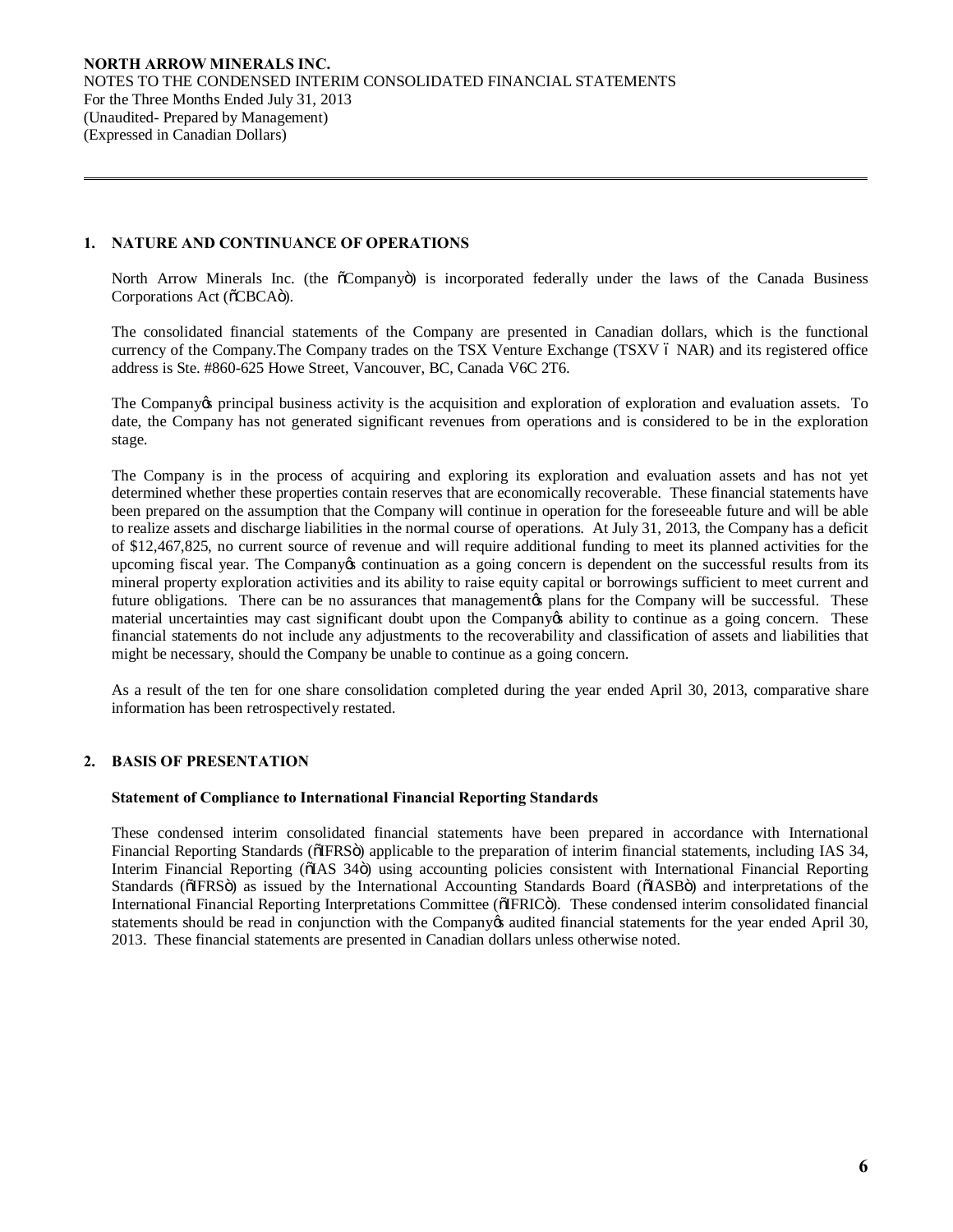## **2. BASIS OF PRESENTATION- continued**

#### **Principles of Consolidation**

These condensed interim consolidated financial statements include the accounts of the Company and its wholly-owned inactive subsidiary Compania Minera North Arrow Chile Limitada ( $\delta$ Minera $\ddot{o}$ ). All inter-company transactions and balances have been eliminated upon consolidation.

### **Significant accounting judgments, estimates and assumptions**

The preparation of financial statements in conformity with IFRS requires management to make certain estimates, judgments and assumptions that affect the reported amounts of assets and liabilities at the date of the financial statements and the reported revenues and expenses during this period.

Although management uses historical experiences and its best knowledge of the amount, events or actions to form the basis for judgments and estimates, actual results may differ from these estimates.

The most significant accounts that require estimates as the basis for determining the stated amounts include the recoverability of mineral properties, valuation of share-based payments, and valuation of deferred tax amounts.

Critical judgments exercised in applying accounting policies that have the most significant effect on the amounts recognized in the consolidated financial statements are as follows:

### *(i) Economic recoverability and probability of future benefits of exploration and evaluation costs.*

Management has determined that exploration, evaluation and related costs incurred which were capitalized may have future economic benefits and may be economically recoverable. Management uses several criteria in its assessments of economic recoverability and probability of future economic benefits including geologic and other technical information, history of conversion of mineral deposits with similar characteristics to its own properties to proven and probable mineral reserves, the quality and capacity of existing infrastructure facilities, evaluation of permitting and environmental issues and local support for the project.

*(ii) Valuation of share-based payments*

The Company uses the Black-Scholes Option Pricing Model for valuation of share-based payments. Option pricing models require the input of subjective assumptions including expected price volatility, interest rates and forfeiture rate. Changes in the input assumptions can materially affect the fair value estimate and Companyos earnings and equity reserves.

(iii) *Income taxes*

In assessing the probability of realizing income tax assets, management makes estimates related to expectations of future taxable income, applicable tax opportunities, expected timing of reversals of existing temporary differences and the likelihood that tax positions taken will be sustained upon examination by applicable tax authorities. In making its assessments, management gives additional weight to positive and negative evidence that can be objectively verified.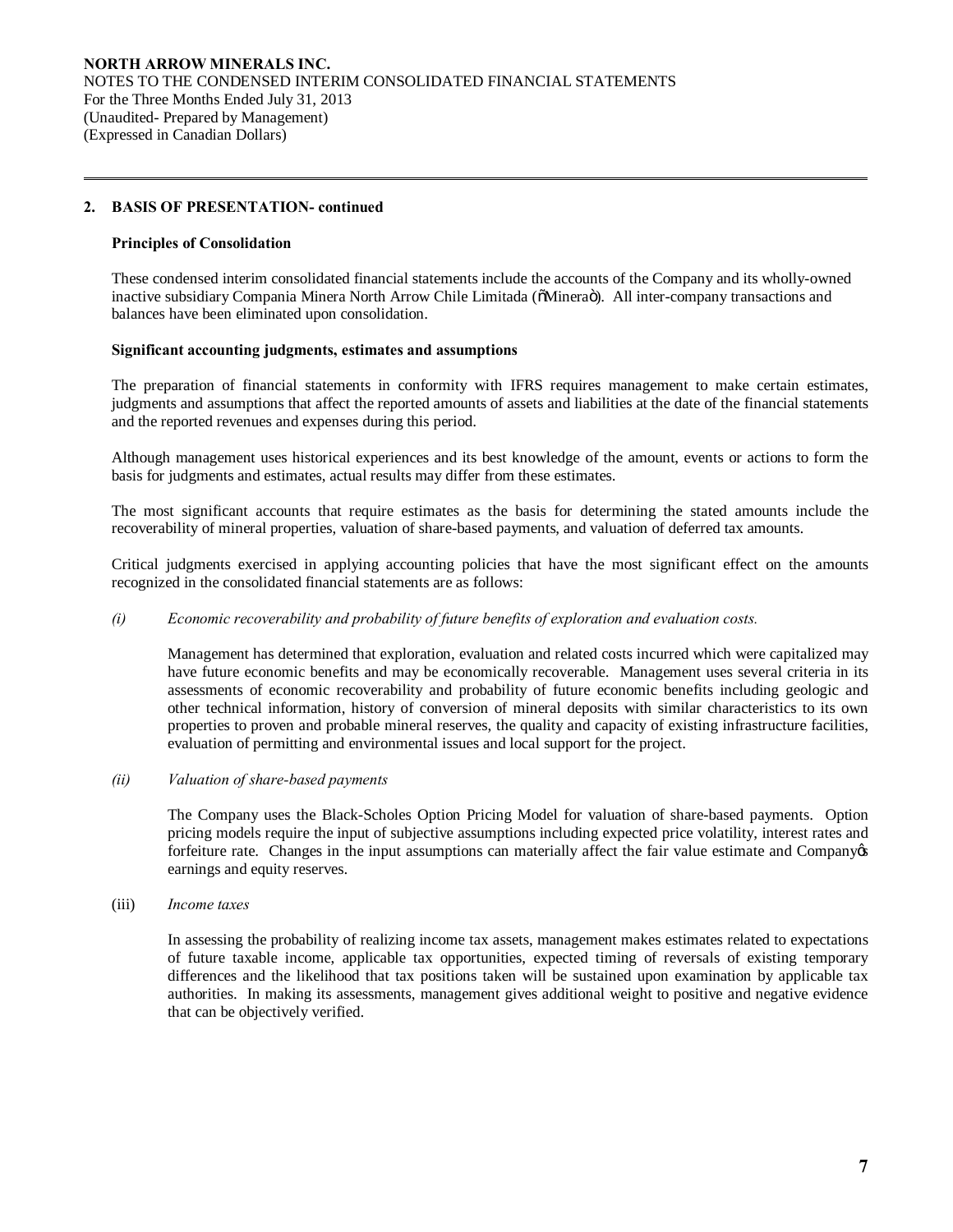# **3. FINANCIAL INSTRUMENTS AND RISK MANAGEMENT**

Financial instruments measured at fair value are classified into one of three levels in the fair value hierarchy according to the relative reliability of the inputs used to estimate the fair values. The three levels of the fair value hierarchy are:

- Level 1 6 Unadjusted quoted prices in active markets for identical assets or liabilities;
- Level 2 6 Inputs other than quoted prices that are observable for the asset or liability either directly or indirectly; and
- Level 3 6 Inputs that are not based on observable market data.

The Company is financial instruments consist of cash, marketable securities, receivables, accounts payable and accrued liabilities and, due to related parties. Cash is carried at fair value using a level 1 fair value measurement. The carrying value of receivables, accounts payable and accrued liabilities and due to related parties approximate their fair values due to their immediate or short-term maturity. Marketable securities are recorded at fair value based on the quoted market prices in active markets at the balance sheet date, which is consistent with level 1 of the fair value hierarchy.

The Company is exposed to a variety of financial risks by virtue of its activities, including credit risk, interest rate risk, liquidity risks, foreign currency risk, and equity market risk. The Company to objective with respect to risk management is to minimize potential adverse effects on the Companyos financial performance. The Board of Directors provides direction and guidance to management with respect to risk management. Management is responsible for establishing controls and procedures to ensure that financial risks are mitigated to acceptable levels.

### *Credit risk*

Credit risk is the risk of financial loss to the Company if a counter-party to a financial instrument fails to meet its contractual obligations. The Company manages credit risk by investing its excess cash in short-term investments with investment grade ratings, issued by a Canadian chartered bank. The Company or receivables consist primarily of sales tax receivables due from the federal government and receivables from companies with which the Company has exploration agreements or options. The maximum exposure to credit risk at the reporting date is the carrying value of the Company *is* receivables and cash.

#### *Interest rate risk*

Interest rate risk is the risk that the fair value or future cash flows of a financial instrument will fluctuate because of changes in market interest rates. Financial assets and liabilities with variable interest rates expose the Company to interest rate risk with respect to its cash flow. It is management to opinion that the Company is not exposed to significant interest rate risk.

# *Liquidity risk*

Liquidity risk is the risk that the Company will not be able to meet its obligations as they become due. The Company of ability to continue as a going concern is dependent on management ability to raise the funds required through future equity financings, asset sales or exploration option agreements, or a combination thereof. The Company has no regular cash flow from its operating activities. The Company manages its liquidity risk by forecasting cash flow requirements for its planned exploration and corporate activities and anticipating investing and financing activities. Management and the Board of Directors are actively involved in the review, planning and approval of annual budgets and significant expenditures and commitments. Failure to realize additional funding could cast significant doubt on the Companyos ability to continue as a going concern. As at July 31, 2013, the Company had cash of \$1,608,857 (April 30, 2013- \$2,893,755) available to settle current liabilities of \$419,970 (April 30, 2013- \$334,810).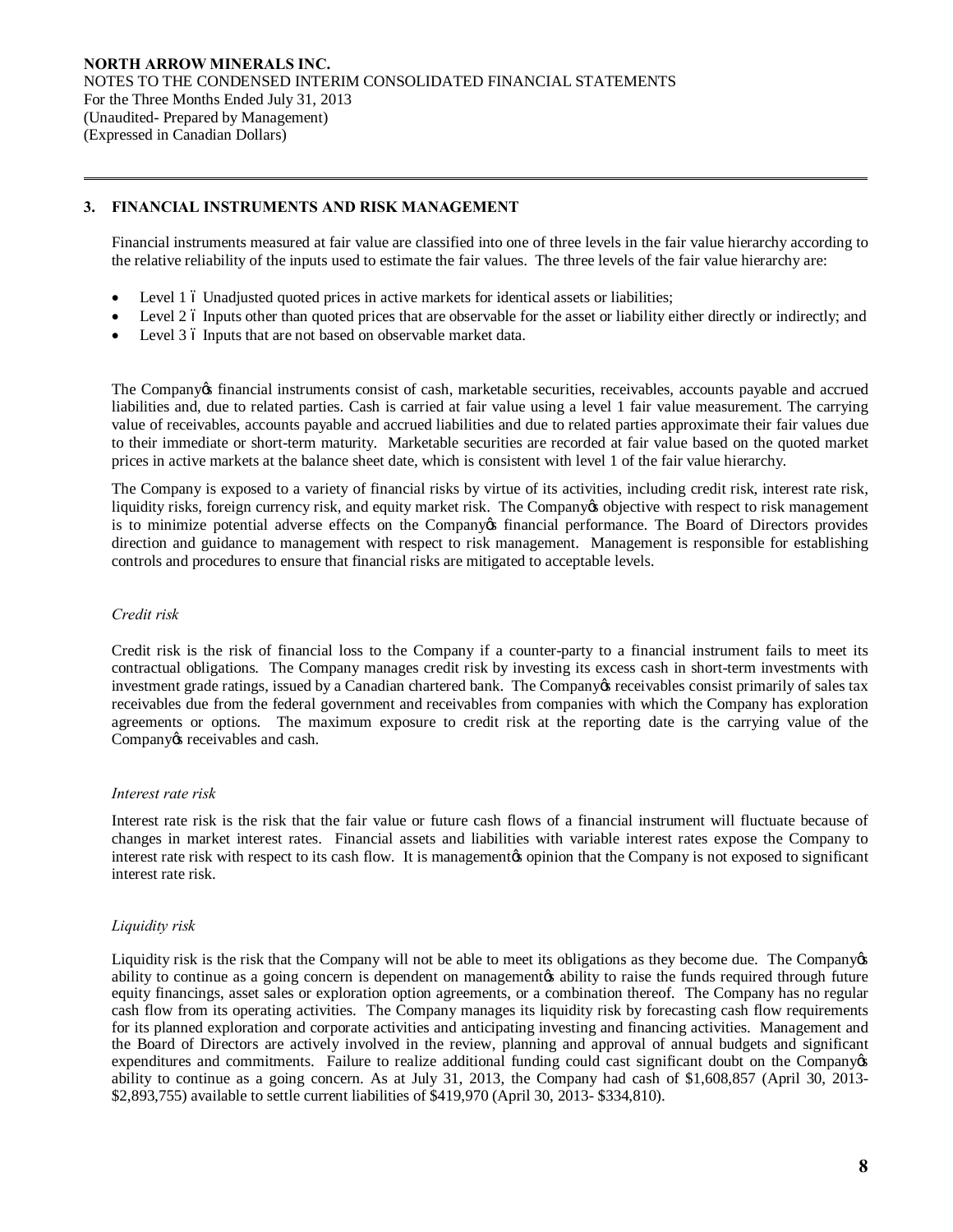# **3. FINANCIAL INSTRUMENTS AND RISK MANAGEMENT - continued**

#### *Foreign currency risk*

The Company has exposure to foreign currency risk through its exploration activities outside of Canada, however, the majority of its assets and liabilities are denominated in Canadian dollars. The Company os exploration activities and any related land tenure expense outside Canada could make it subject to foreign currency fluctuations, which may affect the Company of financial position and cash flows. During the year ended April 30, 2012, the Company wound up its operations in the United States and South America and is presently not subject to significant foreign currency risk.

### *Equity market risk*

The Company is exposed to equity price risk arising from its marketable securities, which are classified as available-forsale. The Company plans to sell its marketable securities as market conditions permit, or as is required to finance the Company operations from time-to-time.

### **4. RECEIVABLES**

|                             | July 31, 2013 |        |    | April 30, 2013 |
|-----------------------------|---------------|--------|----|----------------|
| HST/GST receivables         | S             | 71,032 | ۰D | 22,678         |
| Trade and other receivables |               | 22,630 |    | 2,258          |
|                             | S             | 93,662 | J  | 24,936         |

## **5. MARKETABLE SECURITIES**

During the year ended April 30, 2012, the Company received 15,000 (75,000 pre-consolidation) common shares of a TSX-V listed company in exchange for certain exploration data.

|                                                   | July 31, 2013 |        |                   |               | April 30, 2013 |            |         |
|---------------------------------------------------|---------------|--------|-------------------|---------------|----------------|------------|---------|
|                                                   |               |        |                   | Fair          |                |            | Fair    |
|                                                   |               |        | <b>Unrealized</b> | <b>Market</b> |                | Unrealized | Market  |
|                                                   |               | Cost   | Loss              | Value         | Cost           | Loss       | Value   |
| Common shares of a company listed<br>on the TSX-V |               | 15,488 | \$(14,738)        | \$750         | \$15,488       | \$(14,438) | \$1,050 |

# **6. EQUIPMENT**

|                                  |                          | Accumulated         | <b>Net Book</b>          |
|----------------------------------|--------------------------|---------------------|--------------------------|
| <b>Computer Equipment</b>        | Cost                     | <b>Depreciation</b> | Value                    |
| Balance at April 30, 2012        | 6.474                    | \$5.484             | \$990                    |
| Depreciation                     | $\overline{\phantom{0}}$ | 298                 | (298)                    |
| <b>Balance at April 30, 2013</b> | 6.474                    | 5,782               | 692                      |
| <b>Depreciation</b>              | $\overline{\phantom{0}}$ | 692                 | (692)                    |
| <b>Balance, July 31, 2013</b>    | \$6.474                  | \$6,474             | $\overline{\phantom{0}}$ |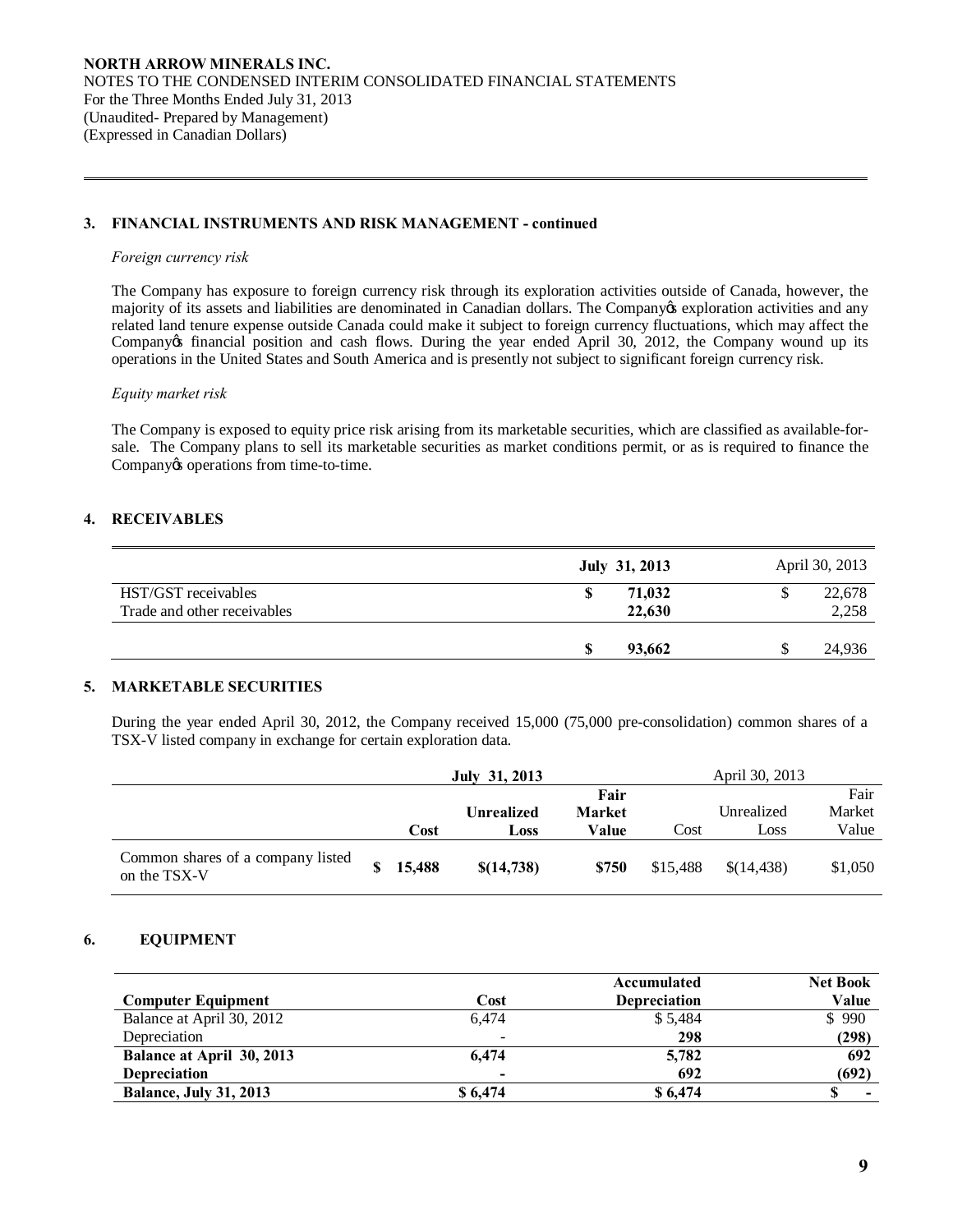# **7. EXPLORATION AND EVALUATION ASSETS**

|                                        | <b>April 30, 2013</b> | <b>Expended</b><br>During<br>the Period | <b>Write-offs</b><br>During the<br>Period | July 31, 2013  |
|----------------------------------------|-----------------------|-----------------------------------------|-------------------------------------------|----------------|
| Gold and Base Metal Properties, Canada |                       |                                         |                                           |                |
| <b>Exploration costs</b>               | 24,389                | \$                                      | \$                                        | 24,389         |
| Acquisition costs                      | 81,044                |                                         |                                           | 81,044         |
| Geological and assays                  | 458                   |                                         |                                           | 458            |
| Office and salaries                    | 20,704                |                                         |                                           | 20,704         |
|                                        | 126,595               |                                         |                                           | 126,595        |
| Diamond Properties, Canada             |                       |                                         |                                           |                |
| <b>Exploration costs</b>               | 358,313               | 1,083,647                               |                                           | 1,441,960      |
| Acquisition costs                      | 303,683               | 328,129                                 |                                           | 631,812        |
| Geological and assays                  | 153,489               | 91,404                                  |                                           | 244,893        |
| Office and salaries                    | 126,608               |                                         |                                           | 126,608        |
|                                        | 942,093               | 1,503,180                               |                                           | 2,445,273      |
| <b>TOTAL</b>                           | 1,068,688<br>S        | S<br>1,503,180                          | $\mathsf{\$}$ -                           | 2,571,868<br>S |

|                                                                                                                                         | April 30, 2012                                        |    | Expended<br>During<br>the Year |               | Write-offs<br>During the<br>Year                         |   | April 30, 2013                               |
|-----------------------------------------------------------------------------------------------------------------------------------------|-------------------------------------------------------|----|--------------------------------|---------------|----------------------------------------------------------|---|----------------------------------------------|
| Gold and Base Metal Properties, Canada<br><b>Exploration costs</b><br>Acquisition costs<br>Geological and assays<br>Office and salaries | \$<br>58,381<br>153,036<br>5,796<br>22,323<br>239,536 | \$ | 3,285<br>15,777<br>19,062      | <sup>\$</sup> | (37, 277)<br>(87,769)<br>(5,338)<br>(1,619)<br>(132,003) |   | 24,389<br>81,044<br>458<br>20,704<br>126,595 |
| Diamond Properties, Canada<br><b>Exploration costs</b><br>Acquisition costs<br>Geological and assays<br>Office and salaries             | 234,702<br>42,918<br>153,489<br>126,608               |    | 123,611<br>260,765             |               |                                                          |   | 358,313<br>303,683<br>153,489<br>126,608     |
| <b>TOTAL</b>                                                                                                                            | \$<br>557,717<br>797,253                              | S  | 384,376<br>403,438             | \$            | (132,003)                                                | S | 942,093<br>1,068,688                         |

Title to exploration and evaluation assets involves certain inherent risks due to the difficulties of determining the validity of certain claims as well as the potential for problems arising from the frequently ambiguous conveyancing history characteristic of many exploration and evaluation assets. The Company has investigated title to all of its exploration and evaluation assets and, to the best of its knowledge, title to all of these assets are in good standing.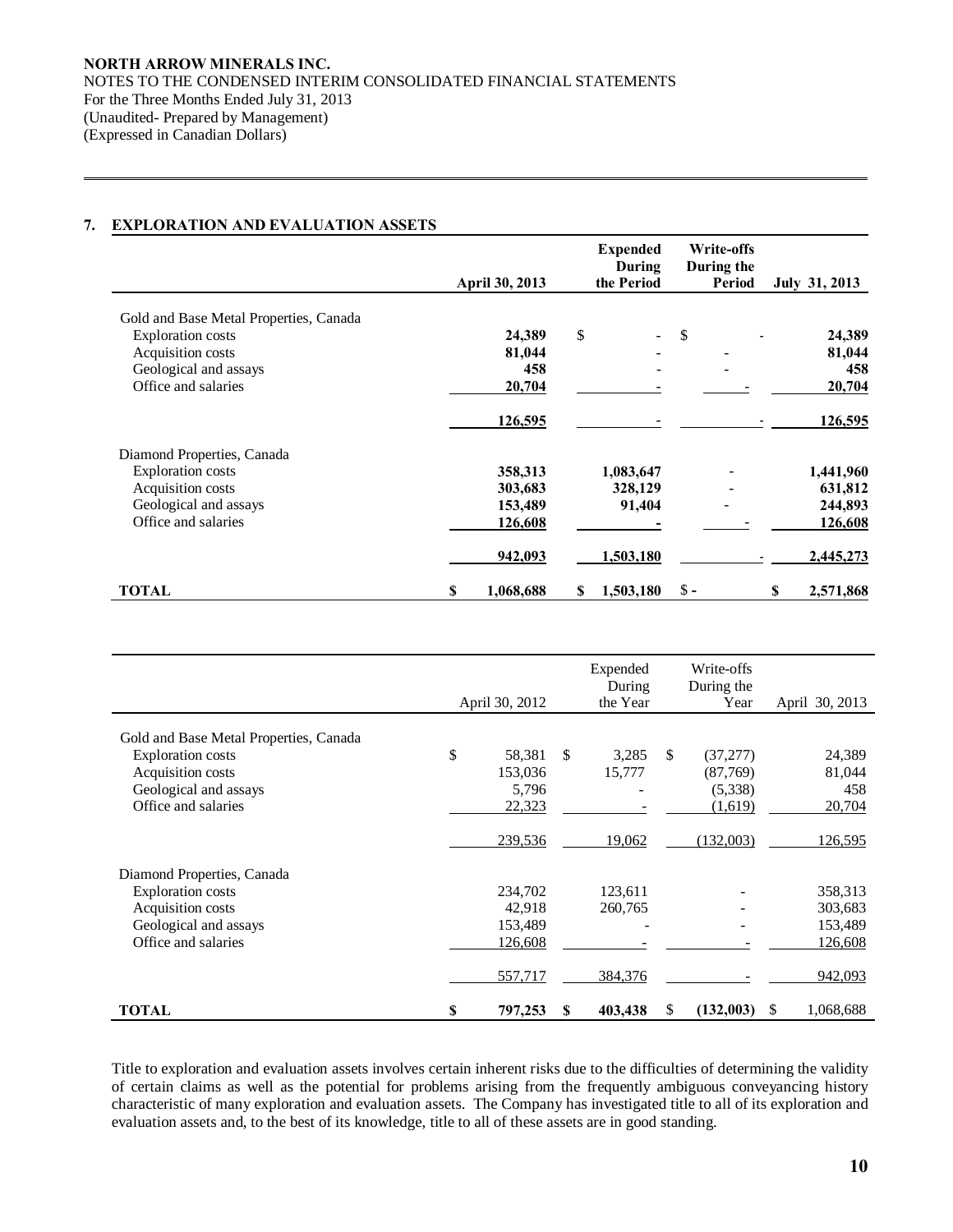## **7. EXPLORATION AND EVALUATION ASSETS- continued**

#### **Diamond Properties, Canada**

*Lac de Gras, NWT*

In August 2011, the Company entered into an option agreement with Harry Winston Diamond Mines Ltd. (subsequently Dominion Diamond Corp.) ( $\delta$ Dominionö), and Springbok Holdings Inc. ( $\delta$ Springbokö), to jointly explore the Company $\delta$ Lac de Gras property and Dominiongs land holdings contiguous to the Company o Lac de Gras property (collectively, the  $\tilde{U}V$  Propertyö).

Dominion must incur exploration expenditures of at least \$5,000,000 over a 5 year period to allow the option to vest. Upon vesting, a joint venture will be formed whereby Dominion will hold a 55% interest and the Company and Springbok will share equally a 45% interest in the JV Property.

On October 24, 2012, the Company entered into an agreement with Springbok to acquire Springbok's 50% interest in the Lac de Gras Property (õthe Springbok Interestsö). The Springbok Interests include the right to obtain a 22.5% interest in the JV Property, subject to the terms and conditions of the option agreement among Springbok, the Company and Dominion. Under the terms of the agreement with Springbok, the Company issued 1,000,000 post-consolidation shares at a value of \$235,000 to Springbok for the 22.5% interest in the JV Property. As additional consideration, in the event that Dominion exercises its option and earns a 55% interest in the JV Property and the Company subsequently incurs \$2 million in joint venture expenditures on the JV Property, the Company will issue to Springbok that number of commons shares of the Company having a value of \$1 million.

### *Timiskaming, Pikoo and Qilalugaq Diamond Projects, Canada*

On March 12, 2013, the Company entered into an assignment agreement with 0954506 B.C. Ltd. ( $\delta$ BCCo $\delta$ ) under which BCCo agreed to assign and transfer to the Company all of BCCo $\alpha$  interest and obligations in certain options to earn an 80% interest in the Timiskaming, Pikoo and Qilalugaq diamond projects. Stornoway Diamond Corporation ( $\tilde{\text{S}}$ tornoway $\ddot{\text{o}}$ ) is the holder of a 100% interest in all three projects and had granted BCCo options to acquire the 80% interests in the projects. BCCo is a private company controlled by a party related to a director of the Company. Stornoway will retain a one-time right to buy-back a 20% interest in any of the projects once the Company completes an option work program and provides Stornoway with notice of its intent to vest an 80% interest in a project. Under the terms of the agreement, the cost of the buy-back will be equal to three times the costs incurred in connection with the applicable option work program.

Under the terms of the assignment agreement the Company paid BCCo \$20,000 and issued BCCo 500,000 transferrable share purchase warrants having a fair value of \$314,325 which was included in acquisition costs at the time the Company earned its interest in one of the projects. Each share purchase warrant will entitle the holder to acquire one common share of the Company at a price of \$0.25 for a period of five years from the date of issuance. In addition, the agreement requires the Company to complete a \$2,000,000 financing.

#### *Qilalugaq diamond project, Nunavut*

The Company will have the option to earn an 80% interest in the Qilalugaq project by completing a work program that includes a 1,000 tonne mini-bulk sample within two years of receipt of the required land use permit or no later than January 2018. The project is subject to a 3% net smelter royalty on metals produced and a 3% gross-overriding royalty on the sale of industrial minerals, including diamonds.

# *Pikoo diamond project, Saskatchewan*

The Company will have the option to earn an 80% interest in the Pikoo diamond project by completing an option work program consisting of a minimum 2,000 meter diamond drilling program, including a minimum of two drill holes at each of the North and South target areas. The work program must be initiated by January 2015 and completed by January 2016.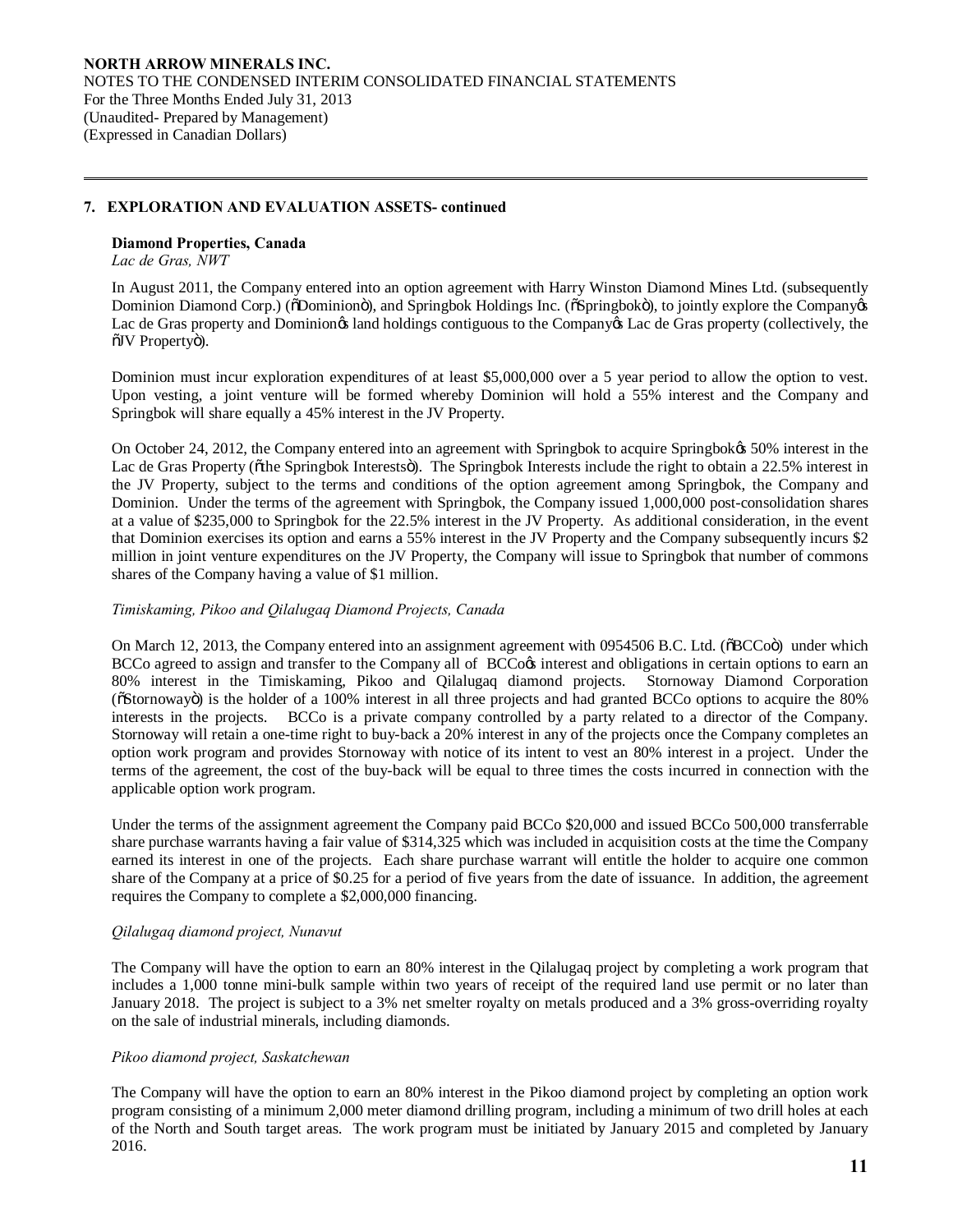## **7. EXPLORATION AND EVALUATION ASSETS - continued**

#### **Diamond Properties, Canada – continued**

#### *Timiskaming diamond project, Ontario/Quebec* 6

The Company will have the option to earn an 80% interest in the Timiskaming diamond project by completing an option work program that includes testing three separate geophysical targets with at least one diamond drill hole. The work program must be initiated by January 2015 and completed by January 2016.

In June 2013, the Company issued Stornoway notice that it had completed its work requirement and of its intent to vest an 80% interest in the Timiskaming project. Stornoway subsequently notified the Company that it would not exercise its right to buy-back a 20% interest in the project. Accordingly, the fair value of the warrants issued to BCCo. Under the terms of the assignment agreement was included in the acquisition costs at the time the Company earned its interest in the Timiskaming diamond project.

### *Redemption project, NWT*

In July 2013, the Company entered into an option agreement with Arctic Star Resources Ltd. ( $\delta$ Arctic Starö) whereby it can earn a 55% interest in Arctic Star¢s Redemption diamond project in the Lac de Gras region of the Northwest Territories. Under the terms of the option agreement, the Company can earn a 55% interest in the project by incurring \$5 million in exploration expenditures prior to July 1, 2017, including a firm commitment to spend \$1,000,000 prior to July 1, 2014.

#### **Gold and Base Metal Properties, Canada**

In addition to the properties described above, the Company maintains interests in various gold and base metal properties in the Northwest Territories, Yukon and Nunavut.

#### *Canoe Lake Property, Nunavut*

The Company maintains a 100% interest in a number of contiguous mineral claims known as the  $\delta$ Canoe Lake Propertyö in the High Lake Greenstone Belt, Nunavut. The  $\tilde{o}$ Canoe claims are subject to royalties ranging from 1.5% to 2% payable to two royalty holders. The Company may purchase 100% of the royalties payable to one of the royalty holders for \$1,000,000.

#### *Hay Duck Property, NWT*

On May 29, 2008, the Company and Strongbow Exploration Inc. ( $\tilde{\alpha}$ Strongbow $\tilde{\alpha}$ ) entered into an option agreement whereby the Company may earn a 100% interest in the Hay Duck property by reimbursing certain expenditures incurred to-date by Strongbow and assuming the annual option payments due under the original, underlying option agreement with a third party vendor. Strongbow and the Company are related by the fact that there are common directors in Strongbow and the Company, and the President and CEO of the Company is also the President and CEO of Strongbow. At April 30, 2013, in anticipation of cancelling its option under the third party option agreement, the Company wrote off the property and all related costs totalling \$24,436. In August 2013, the Company signed an option termination agreement with the property vendor.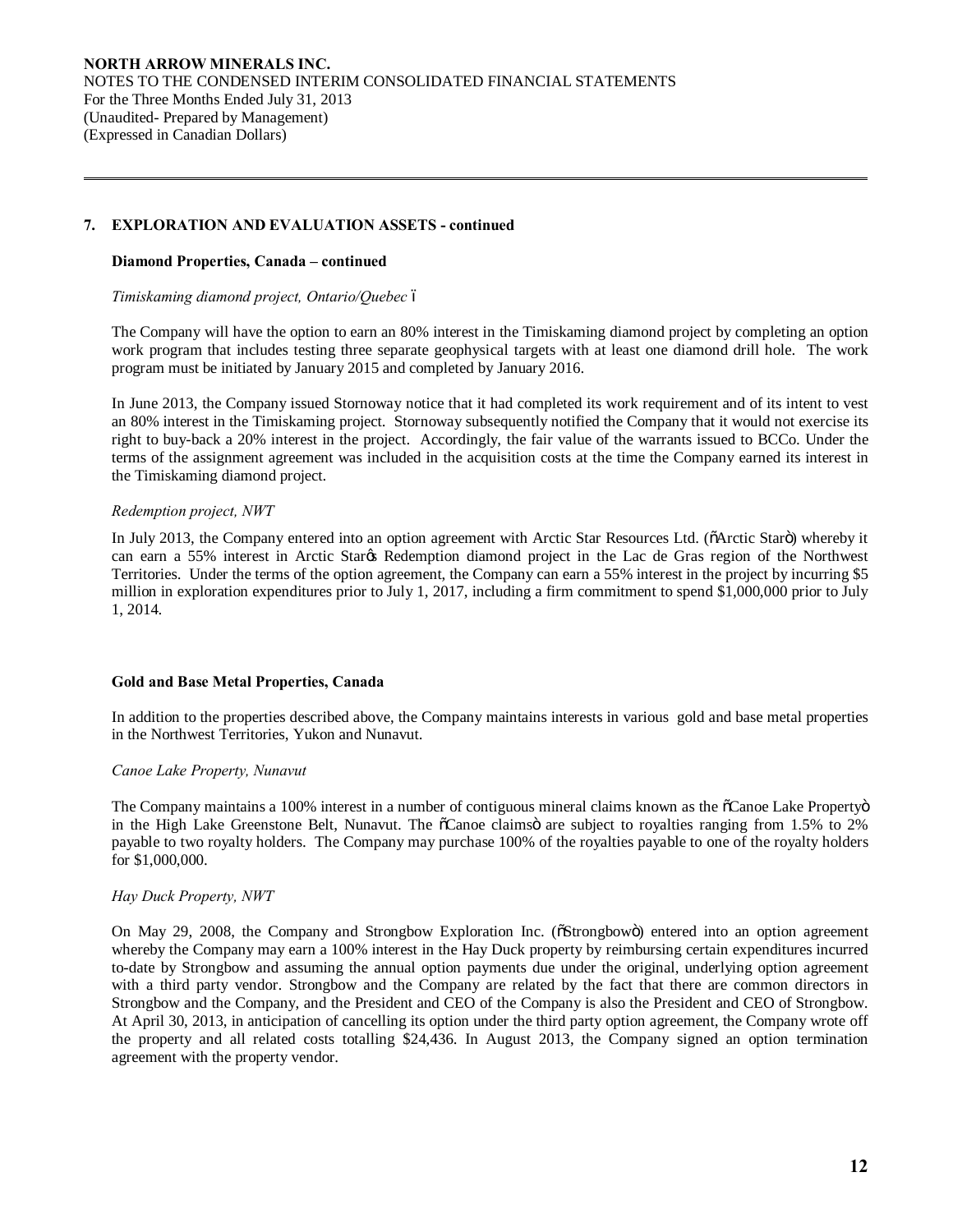# **7. EXPLORATION AND EVALUATION ASSETS - continued**

### *Hope Bay Property, NU*

On January 28, 2011 the Company entered into an agreement with Chelsea Minerals Corp. (õChelseaö), whereby Chelsea has the option to earn a 60% interest in the Company & Hope Bay Oro gold project in Nunavut, consisting of five mining leases. Under the terms of the agreement, Chelsea may earn up to a 60% interest in the project by making an initial cash payment of \$50,000 (received) and spending \$5 million over a five year period. A minimum expenditure of \$500,000 is required in the first year (complete). In May 2011, Chelsea was acquired by Sennen Resources Ltd. (subsequently Sennen Potash Corp.) ( $\delta$ Sennen $\ddot{o}$ ) pursuant to a Plan of Arrangement. Sennen has assumed Chelsea obligations pursuant to the agreement for the Hope Bay Property. On February 1, 2013 the Company and Sennen signed an amending agreement that extended the length of the option term from five to six years.

### *Seagull Property*

The Company entered into an agreement in May 2011 whereby the Company can earn a 100% interest in certain mineral claims known as the <sub>O</sub>Seagull Property from Panarc Resources Ltd ( $\delta$ Panarc $\delta$ ). At the time of the May 2011 agreement, Panarc and the Company were related by virtue of a common director. During the year ended April 30, 2013, the Company returned the property to Panarc and wrote off \$75,524 of related costs.

### *Contwoyto, Nunavut*

Between June and September 2011, the Company acquired, by staking, certain mineral claims in the Contwoyto Lake area, Nunavut.

In July 2012, subsequently amended, the Company announced that it had entered into an agreement with a subsidiary of Elgin Mining Inc. ( $\delta$ Elgin $\ddot{o}$ ). Under the terms of the amended agreement Elgin can earn a 60% interest in the Company  $\alpha$ Contwoyto properties by spending \$6 million over a seven year period.

### *Other Properties*

Mineral property write-offs of \$32,043 (April 30, 2012 -\$44,130) during the year ended April 30, 2013 relate to various other properties in NWT and Nunavut, where no exploration programs of significance are planned for the foreseeable future.

# **8. CONVERTIBLE NOTE**

On August 31, 2011, the Company closed a \$1,000,000 private placement of a two year convertible promissory note with Anglo-Celtic Exploration Ltd. ( $\delta$ Anglo Celtic $\ddot{\text{o}}$ ), a private company controlled by D. Grenville Thomas, who is a director of the Company. The loan was to bear interest at the Royal Bank Prime Rate plus 400 basis points.

The convertible note was segregated into its respective debt and equity components on the date of issuance. The debt component, representing the fair value of the liability at inception, was recorded as a liability. The remaining component, representing the residual value ascribed to the holder to convert the principal balance into common shares, was classified in shareholders  $\phi$  equity as  $\phi$  equity component of convertible note. Over the term of the note, the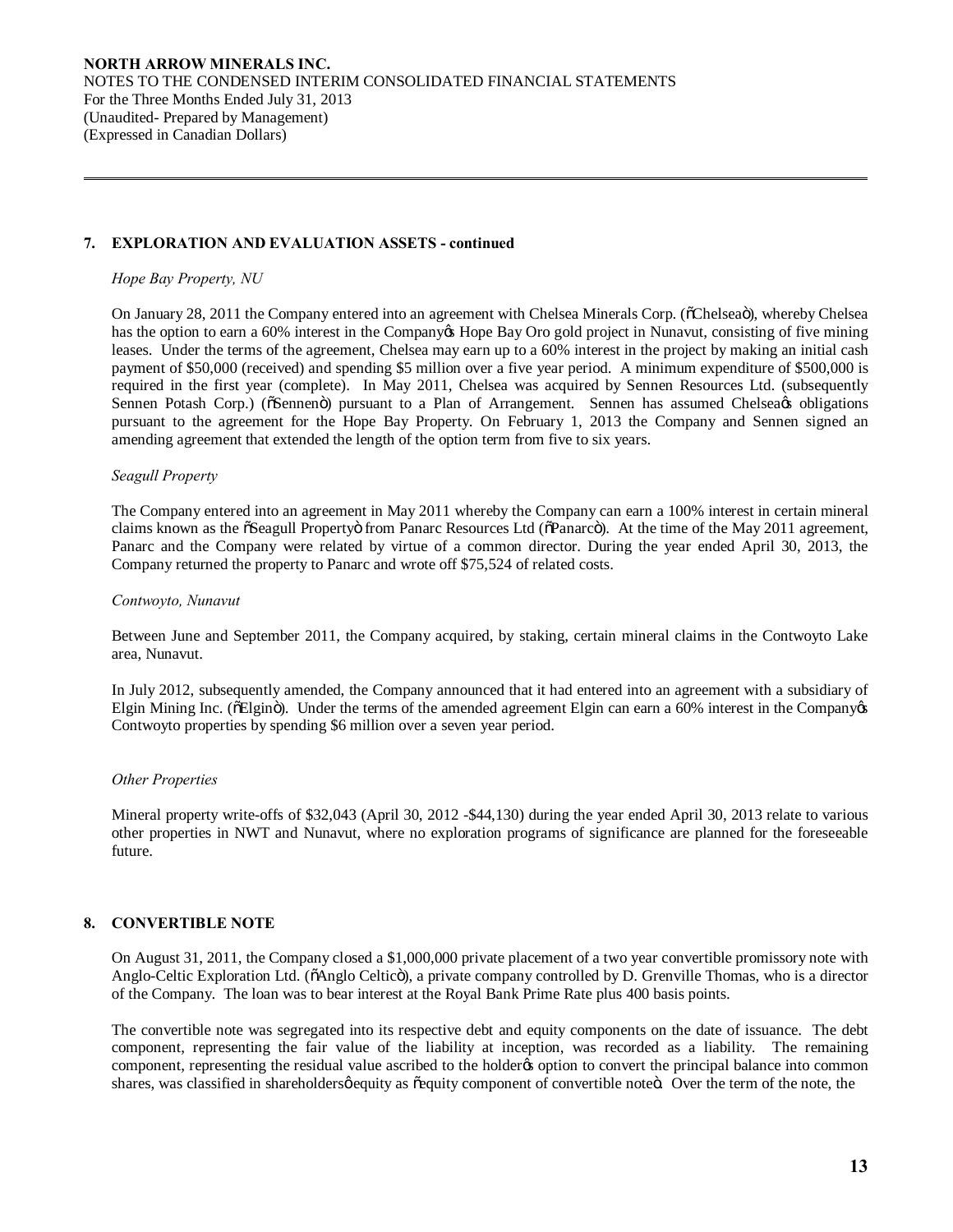## **8. CONVERTIBLE NOTE - continued**

debt component was to be accreted to the face value of the note by the recording of additional interest expense. The liability component was estimated using a discount rate of 15%.

|                                           | July 31, 2013  |    | April 30, 2013 |
|-------------------------------------------|----------------|----|----------------|
| Principal amount                          | 1,000,000<br>S | \$ | 1,000,000      |
| Less equity component of convertible note | (137,996)      |    | (137,996)      |
| Accrued interest                          | 81,953         |    | 81,953         |
| Accretion                                 | 75,271         |    | 75,271         |
| Liability component                       | 1,019,228      |    | 1,019,228      |
| Amount settled by issuance of shares      | (1,019,228)    |    | (1,019,228)    |
|                                           |                |    |                |
| Liability component                       | S              | S  |                |

On January 24, 2013, the Company completed a debt settlement agreement with Anglo Celtic under which the Company settled its outstanding debt with Anglo Celtic in the amount of \$1 million plus unpaid interest by the issuance of shares. At the time the settlement was agreed to the debt had a carrying value of \$1,019,228 and was settled by the issuance of 21,639,100 pre-consolidation shares valued at a price of \$0.025 per share for a total value of \$540,977 resulting in a gain on settlement of \$478,251.

# **9. CAPITAL STOCK AND RESERVES**

#### **Authorized share capital**

The authorized share capital of the Company is an unlimited number of common shares without par value.

### **Share issuances**

Effective February 28, 2013, the Company completed a consolidation of its share capital on the basis of one new share for every ten pre-consolidated shares. All share and per share amounts have been retrospectively restated to reflect this consolidation (unless otherwise noted).

On April 29, 2013, the Company completed a non-brokered private placement of 20,000,000 common shares at a price of \$0.15 per share for total gross proceeds of \$3,000,000. As part of this private placement, the Company paid a finder's fee of \$630 and incurred other costs of \$15,750.

On April 29, 2013, pursuant to an acquisition agreement for the Springbok Interests, the Company issued 1,000,000 common shares, at a value of \$235,000.

#### **Stock options and warrants**

The Company is stock option plan (the  $\delta$ Plan $\ddot{o}$ ) was approved by shareholders at an annual general and special meeting in November 2011. The Plan gives the directors the authority to grant options to directors, officers, employees and consultants. The maximum number of shares to be issued under the Plan is 10% of the issued and outstanding common shares at the time of the grant. The exercise price of each option granted shall not be less than the market price at the date of grant less a discount up to 25% in accordance with the policies of the TSX Venture Exchange ( $\delta$ TSXV $\ddot{o}$ ).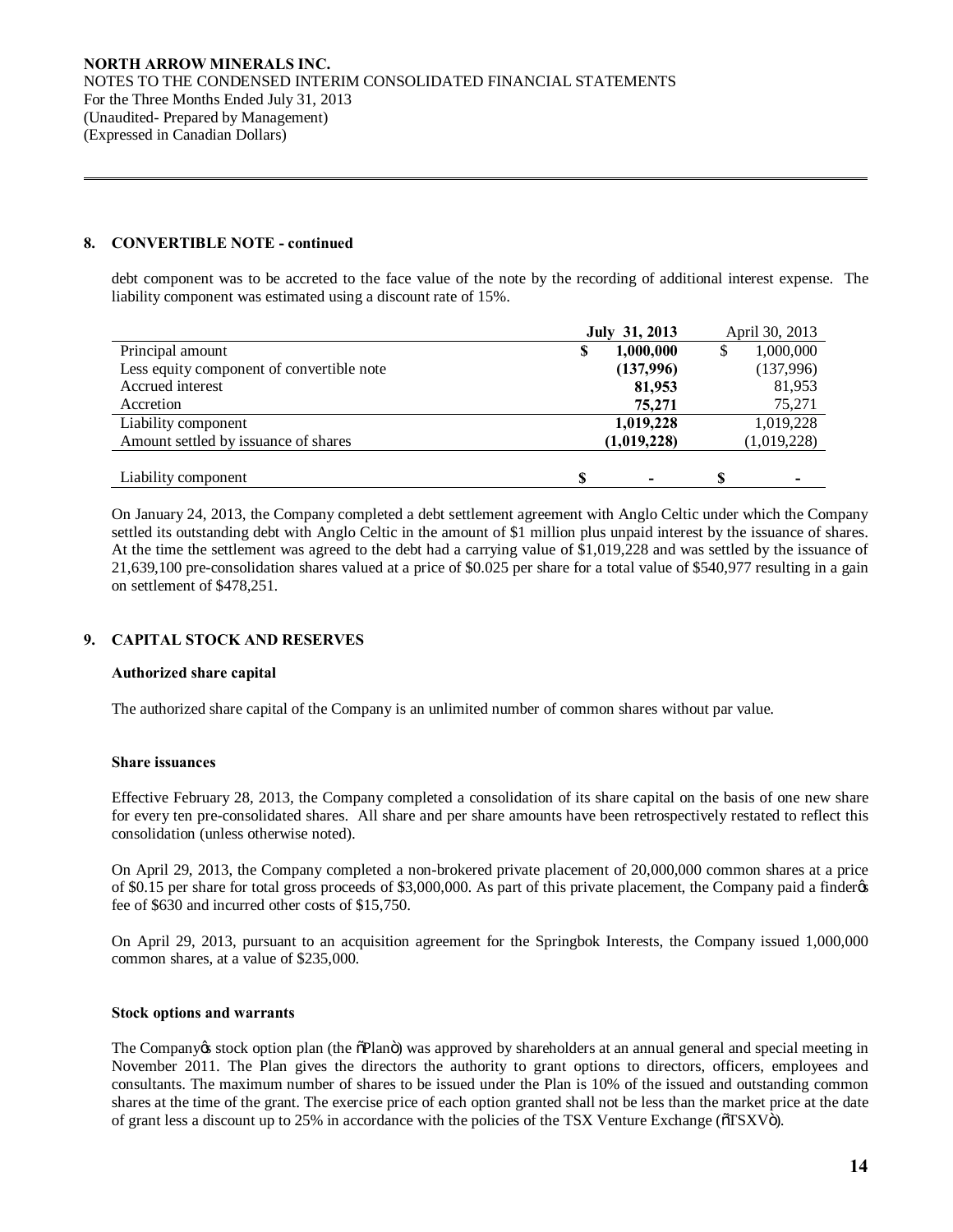### **9. CAPITAL STOCK AND RESERVES - continued**

#### **Stock options and warrants- continued**

Options granted can have a term up to 5 years with vesting provisions determined by the directors in accordance with TSXV policies for Tier 2 Issuers, with a typical vesting period of 25% upon grant and 25% every six months thereafter.

As at July 31, 2013, the following stock options were outstanding:

| Number of<br><b>Shares</b> | Exercise<br>Price | Number of<br><b>Shares Vested</b> | Expiry Date       |
|----------------------------|-------------------|-----------------------------------|-------------------|
| 62,000                     | 2.00              | 62,000                            | June 4, 2014      |
| 20,000                     | 3.00              | 20,000                            | September 2, 2014 |
| 53,000                     | 2.00              | 53,000                            | May 12, 2016      |
| 2,220,000                  | 0.27              | 555,000                           | May 10, 2018      |
| 2,355,000                  |                   | 690,000                           |                   |

A summary of the Company tstock option activity is as follows after giving effect to the Company is share consolidation:

|                                         |            | Weighted              |
|-----------------------------------------|------------|-----------------------|
|                                         | Number     | Average               |
|                                         | of Options | <b>Exercise Price</b> |
| Balance, April 30, 2011                 | 423,700    | \$<br>2.62            |
| Granted                                 | 139,000    | 2.00                  |
| Expired and forfeited                   | (140,700)  | 2.43                  |
| Balance, April 30, 2012                 | 422,000    | 2.47                  |
| Granted                                 |            |                       |
| Expired and forfeited                   | (256,000)  | 2.70                  |
| Balance, April 30, 2013                 | 166,000    | 2.12                  |
| Granted                                 | 2,220,000  | 0.27                  |
| Expired and forfeited                   | (31,000)   | 2.00                  |
| Balance, July 31, 2013                  | 2,355,000  | \$0.37                |
|                                         |            |                       |
| Number of options currently exercisable | 690,000    | \$0.62                |

A summary of the Company *is* warrant activity is as follows after giving effect to the Company *is* share consolidation:

|                                           | Number     | Weighted              |
|-------------------------------------------|------------|-----------------------|
|                                           |            |                       |
|                                           | of         | Average               |
|                                           | Warrants   | <b>Exercise Price</b> |
| Balance, April 30, 2011                   | 610,967    | \$2.84                |
| Expired                                   | (610, 967) | 2.84                  |
| Balance, April 30, 2012                   |            |                       |
| Granted                                   | 500,000    | 0.25                  |
|                                           |            |                       |
| Balance, April 30, 2013 and July 31, 2013 | 500,000    | 0.25                  |

The 500,000 warrants were issued as part of the agreement to earn interests in the Timiskaming, Pikoo and Qilalugaq projects (Note 7). Each warrant entitles the holder to acquire one common share of the Company at a price of \$0.25 per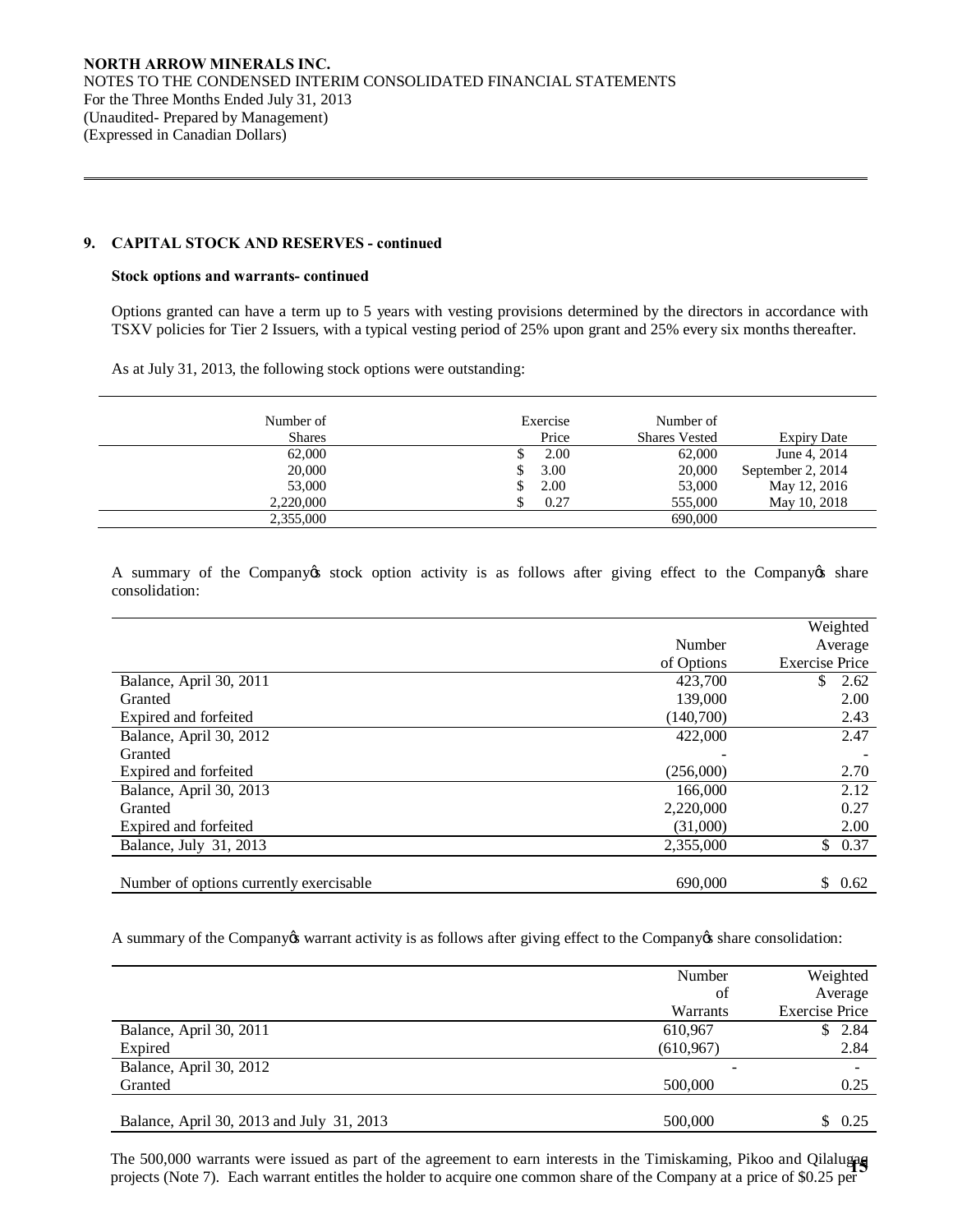## **9. CAPITAL STOCK AND RESERVES - continued**

#### **Stock options and warrants- continued**

share until April 29, 2018. The warrants became exercisable when the Company exercised its option to earn an interest in the Timiskaming project and have been valued at \$314,325 which has been capitalized as an acquisition cost of the properties.

#### **Share-based compensation**

During the three month period ended July 31, 2013, the Company granted 2,220,000 stock options (2012 6 nil). The estimated fair value of the options granted during the period is \$488,400 (20126\$nil). During the three month period ended July 31, 2013 the Company recognized share-based compensation of  $$222,141$  (20126  $$12,463$ ) relating to options vested during the period.

The following weighted average assumptions were used for the Black Scholes valuation of stock options granted or issued:

|                                                   | Three Months<br>Ended July 31,<br>2013 | Three Months Ended<br>July 31, 2012 |
|---------------------------------------------------|----------------------------------------|-------------------------------------|
| Risk-free interest rate                           | 1.33%                                  | 1.94%                               |
| Expected life of options<br>Annualized volatility | 5.0<br>116.8%                          | 3.0 years<br>100.0%                 |
| Dividend rate                                     | $0.00\%$                               | 0.00%                               |

### **10. RELATED PARTY TRANSACTIONS**

Balances and transactions between the Company and its subsidiaries have been eliminated on consolidation and are not disclosed in this note. Details of the transactions between the Company and related parties not disclosed elsewhere in the financial statements are disclosed below.

#### *Related party transactions*

Certain companies which have an officer and/or director or former officer and/or director in common and render services or are charged for certain services as follows:

|                                   | Nature of transactions            |  |
|-----------------------------------|-----------------------------------|--|
| Anglo-Celtic Exploration Ltd.     | Interest and consulting           |  |
| Strongbow Exploration Inc.        | Exploration and administration    |  |
| 0954506 BC Ltd.                   | Exploration                       |  |
| International Northair Mines Ltd. | Accounting and corporate services |  |

The Company incurred the following transactions in the normal course of operations in connection with companies which have an officer and/or director in common.

**16** a) During the three months ended July 31, 2013, the Company paid or accrued \$2,508 (2012 - \$4,116) for technical services to a company with common directors or a former officer.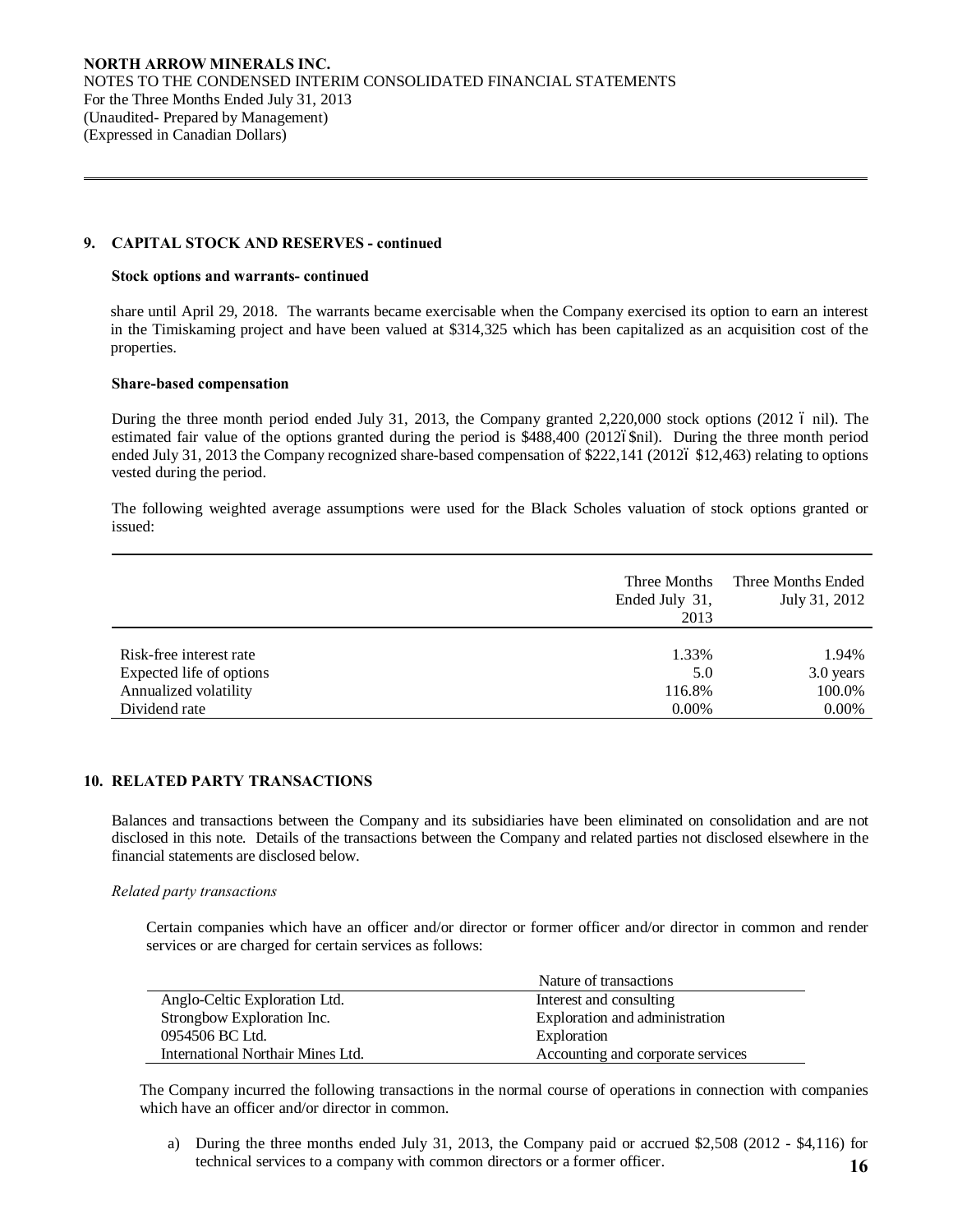# **10. RELATED PARTY TRANSACTIONS - continued**

- b) During the three months ended July 31, 2013, the Company paid or accrued \$13,813 (2012 \$23,784) for shared administrative and accounting services to a company with common officers.
- c) During the three months ended July 31, 2013 the Company paid \$4,023 (2012- \$nil) for office and rent to a company with common directors and officers and/or controlled by a director.

The remuneration of directors and key management personnel during the three months ended July 31, 2013 was as follows:

|                                                                                                     | <b>July 31,</b><br>2013         | July 31,<br>2012                       |
|-----------------------------------------------------------------------------------------------------|---------------------------------|----------------------------------------|
| Salaries <sup>1</sup><br>Exploration Salaries <sup>1</sup><br>Share-based compensation <sup>2</sup> | 32,580<br>S<br>4,920<br>131,063 | J<br>$\overline{\phantom{a}}$<br>4,259 |
| Total                                                                                               | 168,563                         | 4,259                                  |

1 – When key management is working specifically on mineral properties their time is capitalized against the mineral property.

2 6 Share-based compensation is the fair value of options that have been granted to directors and key management personnel.

# **11. SUPPLEMENTAL DISCLOSURE WITH RESPECT TO CASH FLOWS**

The significant non-cash transactions for the three months ended July 31, 2013 were:

- a) The Company incurred exploration and evaluation expenditures of \$337,901 (2012-\$12,666) that are included in accounts payable and accrued liabilities at July 31, 2013.
- b) The Company incurring exploration and evaluation expenditures of \$nil (2012-\$7,434) that are included in due to related parties at July 31, 2013.
- c) The Company incurring exploration and evaluation cost recoveries of \$10,597 (2012-\$2,258) that are included in receivables at July 31, 2013.

#### **12. CAPITAL MANAGEMENT**

The capital of the Company consists of the items included in shareholders  $\phi$  equity. The Company manages its capital structure and makes adjustments to it, based on the funds available to the Company. The Company objective for capital management is to plan for the capital required to support the Company's ongoing acquisition and exploration of its mineral properties and to provide sufficient funds for its corporate activities.

The Company is exploration and evaluation assets are in the exploration stage. As an exploration stage company, the Company is currently unable to self-finance its operations. The Company has historically relied on equity financings to finance its operations. In order to carry out the Company's planned exploration programs and to pay for administrative costs, the Company will have to raise additional funds as required. To effectively manage the Company ts capital requirements, the Company ts management has in place a planning and budgeting process.